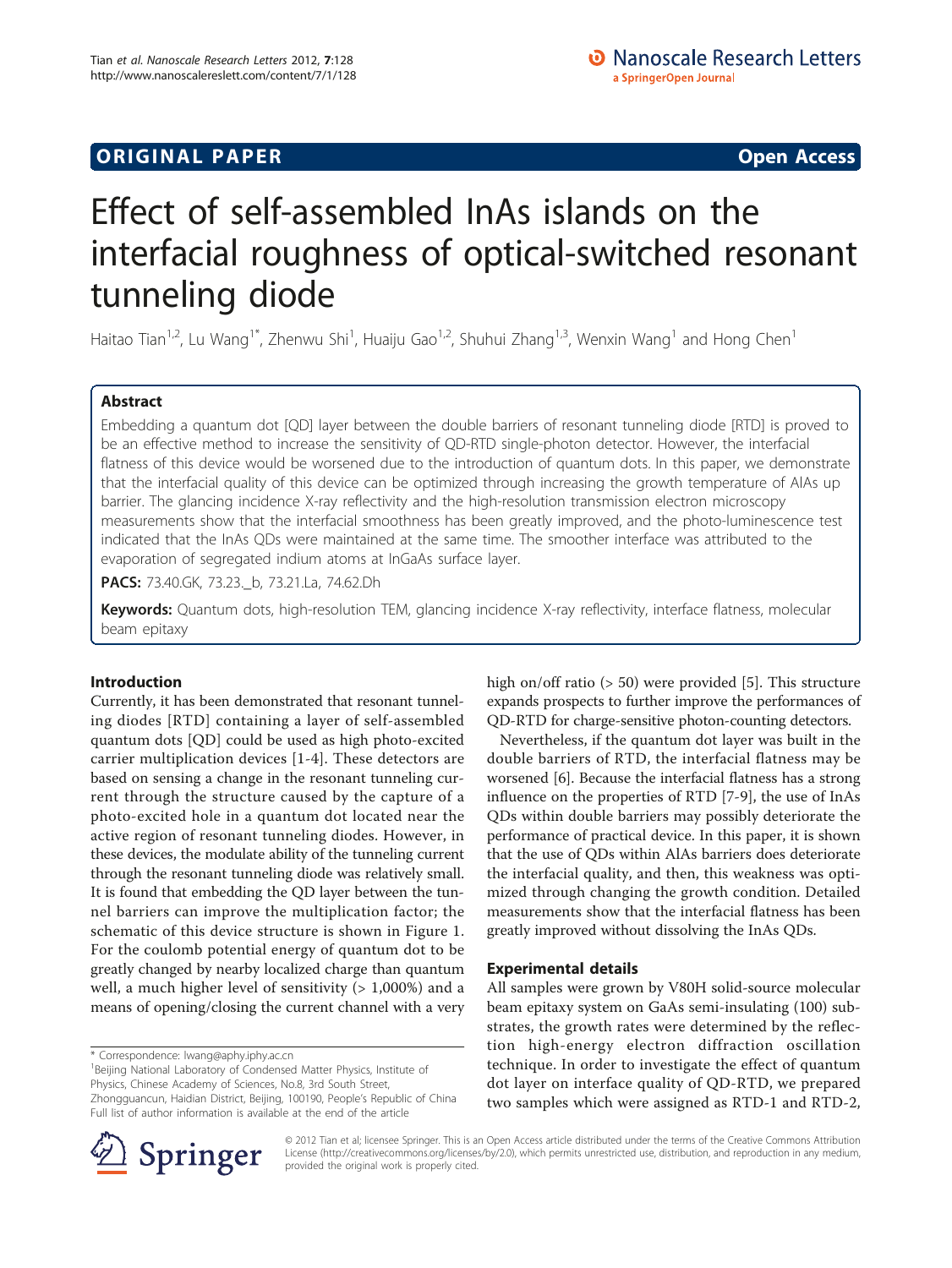<span id="page-1-0"></span>

respectively. The growth process of RTD-2 can be described as follows: first, a 500-nm thick GaAs buffer layer was grown at 580°C, a 3-nm AlAs down barrier layer [DBL] was deposited afterwards at 610°C, and then the substrate temperature was lowered to 500°C. Subsequently, a 1-nm  $In<sub>0.15</sub>Ga<sub>0.85</sub>As-strained layer, a 1.6$ mono-layer [ML] of InAs QDs, and a 4-nm  $In<sub>0.15</sub>Ga<sub>0.85</sub>As$ capping layer were grown, respectively, with the rate of 0.022 ML/s for InAs and 1.3 nm/s for the  $In<sub>0.15</sub>Ga<sub>0.85</sub>As$ layer. A 2-min growth interruption was introduced before the InAs layer growth and another 20 s after the formation of QDs. Finally, a 3-nm AlAs was deposited as the up barrier layer [UBL]. The structure of sample RTD-1 was the same as RTD-2 except that it did not contain an InAs QDs layer.

The glancing incidence X-ray reflectivity [GIXRR] was operated on a Bede D1 high-resolution triple-axis diffractometer (Bede Scientific Incorporated, 14 Inverness Drive East, Englewood, CO, USA). The high-resolution transmission electron microscopy [HRTEM] observation was conducted on a JEOL 2010 system (EM Lab Services, Inc., KA, USA). The photo-luminescence [PL] measurements were performed at 77 kelvin [K] using the 532-nm line. The resulting luminescence signal was analyzed with a grating mono-chromator and detected by a photon counting system.

## Results and discussion

In order to analyze the interface quality, GIXRR measurements have been carried out, and the experimental data



were simulated with the commercial software of reflectivity and fluorescence simulation [RFS] provided by Bede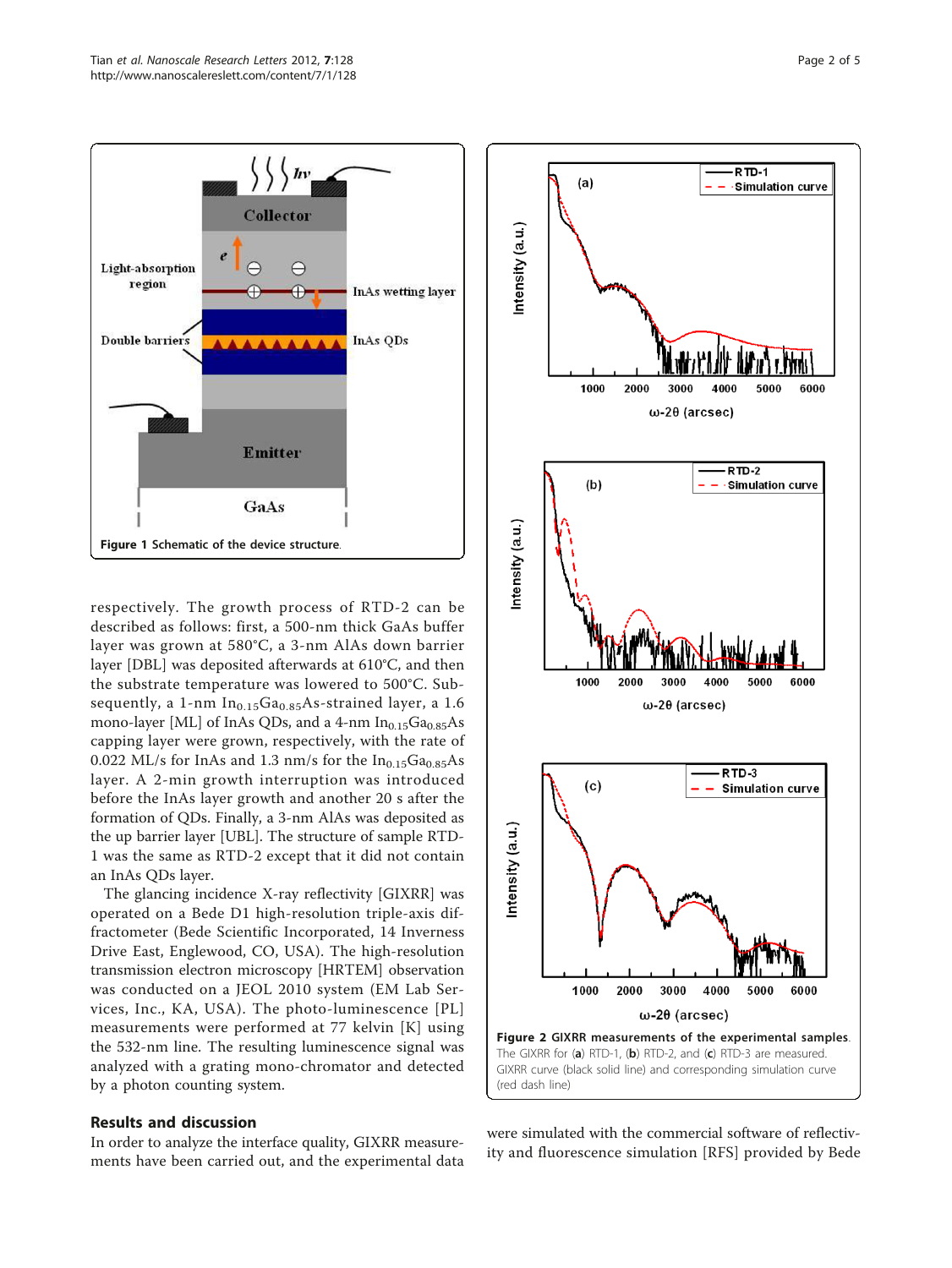(Bede Scientific Incorporated). The results are shown in Figure [2](#page-1-0). Figure [2a,b](#page-1-0) shows the experimental curve and simulation curve of RTD-1 and RTD-2, respectively. A clear peak can be observed at the range of 1,000 to 2,000 arc sec in GIXRR curve of RTD-1, but nearly no satellite peak can be observed in Figure [2b](#page-1-0) which is RTD sample with embedded InAs QD layer. The appearance of the satellite peaks in Figure [2a](#page-1-0) suggests a better interfacial smoothness of RTD-1 than RTD-2. It is also shown in the same figure that the simulation curve is well-fitted with the experimental curve of the sample without InAs QD layer. Because the experimental curve of RTD-2 as shown in Figure [2b](#page-1-0) had no obvious satellite peaks, the simulation curve did not fit with the experimental curve accurately. The root mean square [RMS] roughness of different layers for the two samples were obtained and listed in Table 1. Note that due to the sharp decrease of the X-ray intensity during the measurement of RTD-2, the simulated curve cannot match the experimental results well. The RMS roughness of this sample is only listed as a reference but does not accurately represent the real structural characteristics of this sample. It can be clearly found that the RMS roughness of AlAs UBL was higher than DBL for both samples. Considerably, the same growth conditions were adopted for the two samples. There are reasons to believe that deposited InAs QDs between double barriers worsened the interfacial flatness.

The penetration depth of X-ray is very low in the test of GIXRR, and the reflection light intensity will show a power exponent downward trend with the increase of penetration depth [\[10-12](#page-4-0)]. So, the GIXRR better reflects the quality of the interface close to the surface. Hence, it is believable that the decline of AlAs UBL/InGaAs interface flatness contributes to the deteriorative interfacial quality of RTD-2 more than AlAs DBL/InGaAs interface. Because the AlAs UBL/InGaAs hetero-junction was deposited after the growth of InAs QDs, it will definitely increase the difficulty to obtain a flat heterojunction interface. Obviously, in order to put this type of QD-RTD into real use, the interfacial flatness must be improved.

To improve the interface quality, three methods may be feasible. The first one is depositing thicker InGaAs capping layer, but the increasing thickness of quantum well will introduce a serious degradation on resonant

tunneling performance of RTD [[13](#page-4-0)], at the same time, this change of material structure will increase the total strain accumulation of InAs/InGaAs system [\[14\]](#page-4-0). The second one is to raise the growth temperature of InGaAs capping layer. Higher temperature is conducive to increase the atom migration ability and, thus, improve the interface flatness. However, for the sake of the weaker In-As chemical bond, this approach may lead to the deviation of indium component of InGaAs capping layer from the setting value and may even cause the InAs QDs to dissolve. The last one is to increase the growth temperature of depositing AlAs UBL. Because the InGaAs layer is strained, the system tends to reduce the strain energy through segregating indium atoms onto surface [\[15,16](#page-4-0)]. This phenomenon will increase the roughness of InGaAs surface. Raising temperature after InGaAs growth as an annealing treatment can evaporate excess indium atoms at InGaAs layer surface and will result a better growth of front flatness [[17,18](#page-4-0)]. So, we adopted the last method to grow simple RTD-3. Its structure was exactly the same as RTD-2; the only difference was the improved growth temperature of the AlAs UBL from 500°C to 610°C with an interruption of 2 min.

Figure [2c](#page-1-0) shows the GIXRR curve of RTD-3. The appearance of multi-level satellite peaks indicates that the interface quality has been truly improved. The experimental data were simulated with RFS, and the RMS roughness of every layer was also listed in Table 1. According to the simulation of RTD-3, the RMS roughness for InAs QDs layer was 4.62 nm which was consistent with the average height of the Stranski-Krastanov growth mode QDs (4 to 7 nm) [\[19,20](#page-4-0)], indicating that the simulating result was very close to real value; so, this simulation should be convincing. In Table 1, it is shown that the flatness of UBL has been greatly optimized via the improvement of growth condition. The RMS roughness of RTD-3 UBL decreased from 0.31 nm (of RTD-1) to 0.18 nm. In addition, it should also be noticed that UBL and DBL of RTD-3 have RMS roughness of 0.17 nm and 0.18 nm, respectively. Obviously, the interfacial flatness of UBL has been improved to be close to the level of DBL.

In order to obtain the structural characteristics at the atomic level, the cross-sectional HRTEM image, which was taken along the [1 1 0] direction of sample RTD-3,

Table 1 Simulated result of RMS roughness of every layer of RTD-1, RTD-2, and RTD-3

|          |       | AIAs DBL | InGaAs-strained layer | InAs QDs layer | InGaAs capping layer | <b>AIAs UBL</b> |
|----------|-------|----------|-----------------------|----------------|----------------------|-----------------|
| RMS (nm) | RTD-1 | 0.15     | 0.19                  |                |                      | $0.3^{\circ}$   |
|          | RTD-2 | 0.18     | 0.14                  | 6.05           | 0.28                 | 0.76            |
|          | RTD-3 | 0.17     | 0.15                  | 4.62           | 0.1                  | 0.18            |

DBL, down barrier layer; QD, quantum dot, UBL, up barrier layer; RMS, root mean square, RTD, resonant tunneling diode.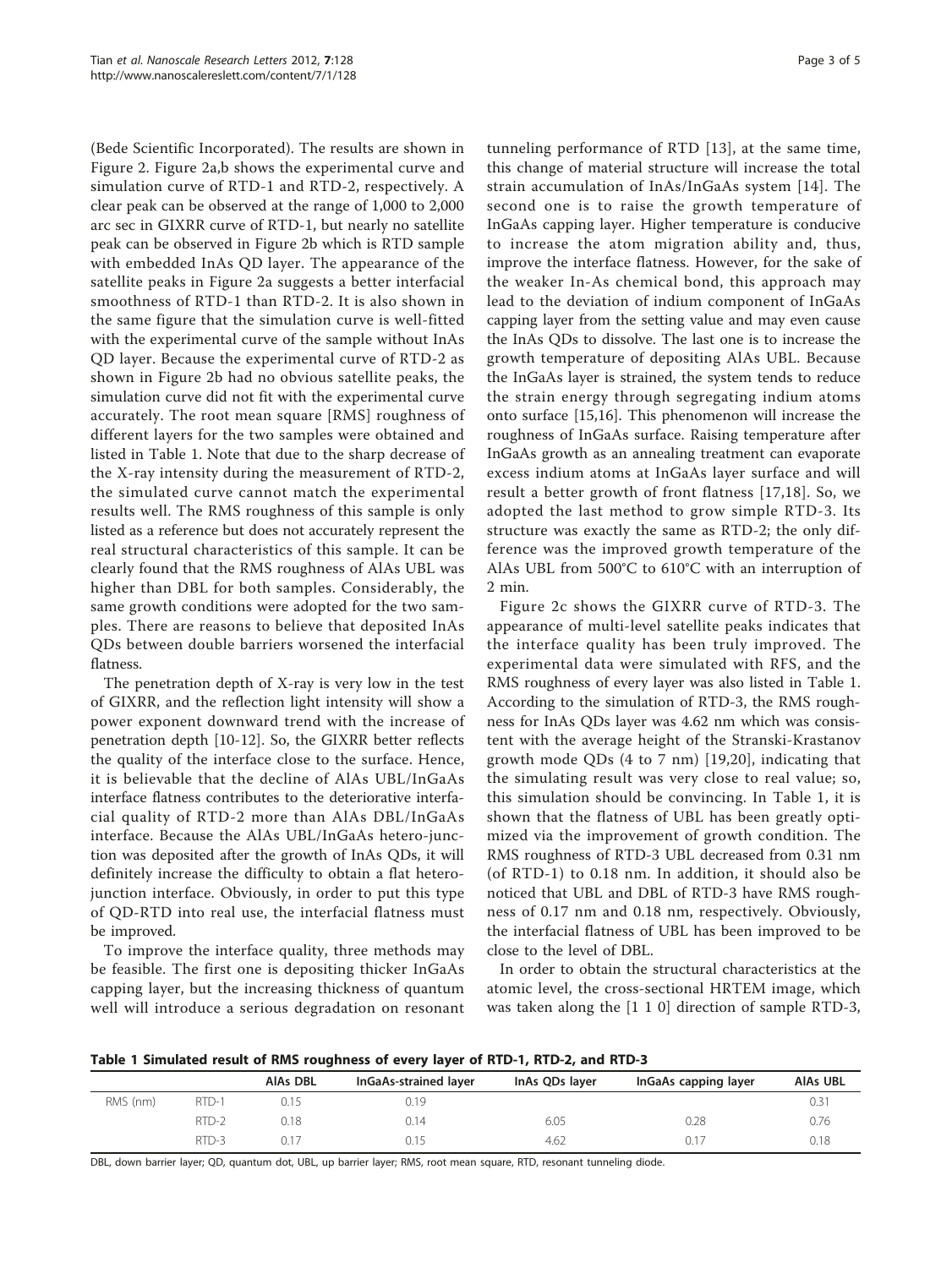was obtained. The results are shown in Figure 3. The position of the AlAs barriers and the InAs QDs was marked in Figure 3a, and 3b shows the enlarged image of the part. It is shown in Figure 3 that the roughness of AlAs UBL and DBL have no obvious difference and are both in the range of 1 to 3 ML. Another phenomenon could be observed from Figure 3b; both the interfaces of UBL and DBL have very similar 2 ML step at the same location. This feature suggests that, at least, parts of the steps in UBL were transferred from the DBL but did not form during the growth process of UBL. This phenomenon



may also explain the same RMS of AlAs UBL and DBL measured by GIXRR.

Considering the change of growth condition that may dissolve InAs QDs, PL spectra at 77 K for samples RTD-2 and RTD-3 were acquired and shown in Figure 4. It can be found that each PL spectrum shows a dominant peak for the two samples, respectively, which is related to the interband transitions of InAs QDs. This result indicated that using higher temperature for UBL cannot dissolve InAs QDs. In addition, the PL peak position of sample RTD-3 shifts to shorter wavelengths of 27 nm (from 1,051 nm to 1,024 nm). This behavior may be attributed to the lower indium composition of InAs QDs resulting from local inter-diffusion of In and Ga atoms in the InGaAs/InAs QDs layers when using higher growth temperature [\[21\]](#page-4-0).

### Conclusions

We have studied the interface quality of QD-RTD with a novel structure of InAs QDs incorporated in the double barriers of RTD. GIXRR was employed to test the roughness of InGaAs/AlAs hetero-junction interfaces. It is found that the interfacial flatness was positively deteriorated due to the deposition of InAs QDs layer. In order to optimized this defect, higher growth temperature was used in the growth of AlAs UBL. GIXRR measurement shows that the interfacial flatness of UBL has been improved to be close to the level of DBL, and subsequently, this result was verificated by HRTEM test. Meanwhile, PL measurement demonstrates that the InAs QDs were well maintained after the changing of growth condition. The improving quality of interface that could be ascribed to annealing treatment can evaporate excess indium atoms of InGaAs layer surface which resulted from indium segregation. This result could be used to further improve the performances of this potential structure of QD-RTD.